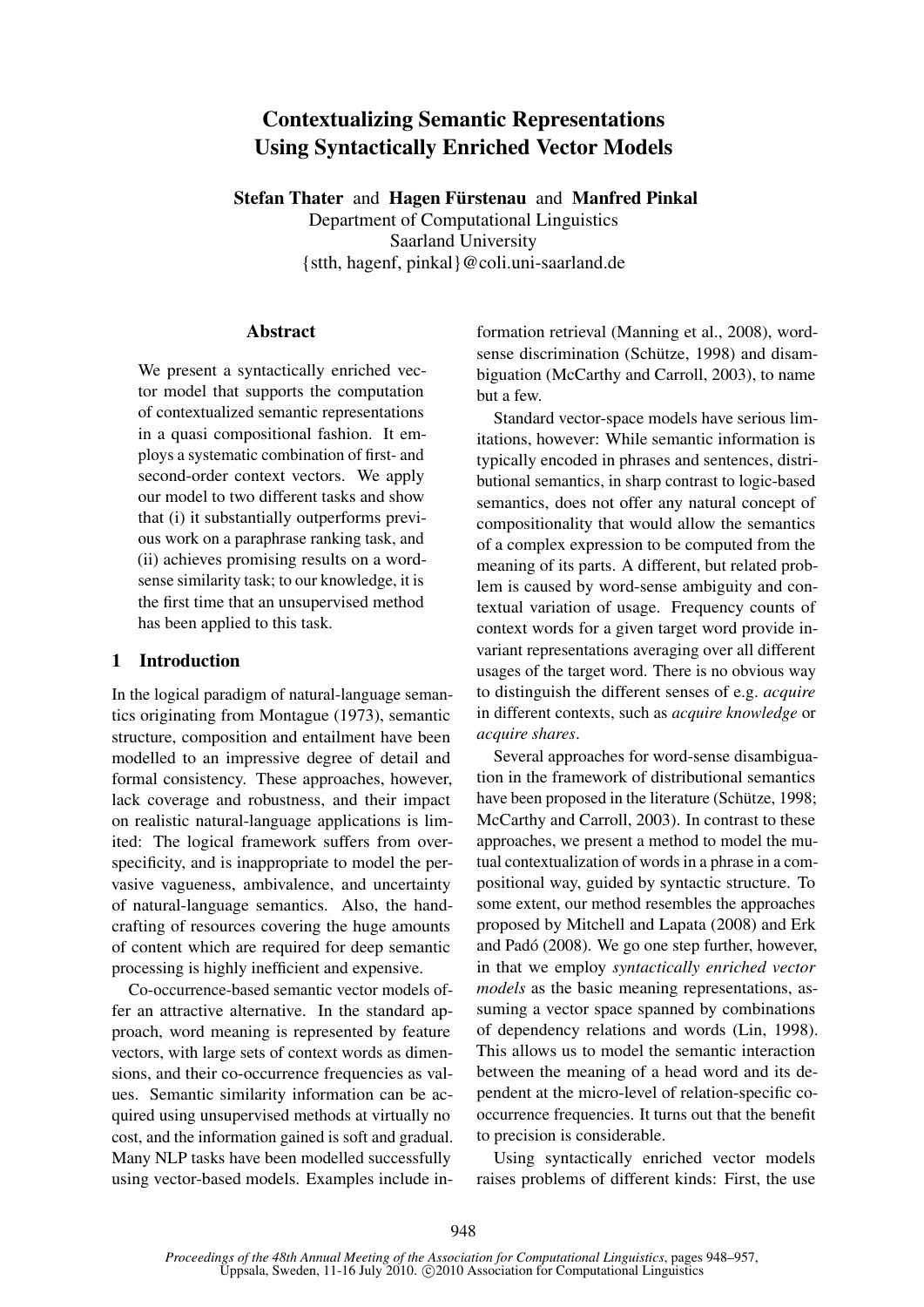of syntax increases dimensionality and thus may cause data sparseness (Padó and Lapata, 2007). Second, the vectors of two syntactically related words, e.g., a target verb *acquire* and its direct object *knowledge*, typically have different syntactic environments, which implies that their vector representations encode complementary information and there is no direct way of combining the information encoded in the respective vectors.

To solve these problems, we build upon previous work (Thater et al., 2009) and propose to use *syntactic second-order vector representations*. Second-order vector representations in a bag-ofwords setting were first used by Schütze (1998); in a syntactic setting, they also feature in Dligach and Palmer (2008). For the problem at hand, the use of second-order vectors alleviates the sparseness problem, and enables the definition of vector space transformations that make the distributional information attached to words in different syntactic positions compatible. Thus, it allows vectors for a predicate and its arguments to be combined in a compositional way.

We conduct two experiments to assess the suitability of our method. Our first experiment is carried out on the SemEval 2007 lexical substitution task dataset (McCarthy and Navigli, 2007). It will show that our method significantly outperforms other unsupervised methods that have been proposed in the literature to rank words with respect to their semantic similarity in a given linguistic context. In a second experiment, we apply our model to the "word sense similarity task" recently proposed by Erk and McCarthy (2009), which is a refined variant of a word-sense disambiguation task. The results show a substantial positive effect.

Plan of the paper. We will first review related work in Section 2, before presenting our model in Section 3. In Sections 4 and 5 we evaluate our model on the two different tasks. Section 6 concludes.

# 2 Related Work

Several approaches to contextualize vector representations of word meaning have been proposed. One common approach is to represent the meaning of a word *a* in context *b* simply as the sum, or centroid of *a* and *b* (Landauer and Dumais, 1997).

Kintsch (2001) considers a variant of this simple model. By using vector representations of a predicate *p* and an argument *a*, Kintsch identifies words that are similar to *p* and *a*, and takes the centroid of these words' vectors to be the representation of the complex expression  $p(a)$ .

Mitchell and Lapata (2008), henceforth M&L, propose a general framework in which meaning representations for complex expressions are computed compositionally by combining the vector representations of the individual words of the complex expression. They focus on the assessment of different operations combining the vectors of the subexpressions. An important finding is that component-wise multiplication outperforms the more common addition method. Although their composition method is guided by syntactic structure, the actual instantiations of M&L's framework are insensitive to syntactic relations and word-order, assigning identical representation to *dog bites man* and *man bites dog* (see Erk and Padó (2008) for a discussion). Also, they use syntax-free bag-of-words-based vectors as basic representations of word meaning.

Erk and Padó (2008), henceforth E&P, represent the meaning of a word *w* through a collection of vectors instead of a single vector: They assume selectional preferences and inverse selectional preferences to be constitutive parts of the meaning in addition to the meaning proper. The interpretation of a word *p* in context *a* is a combination of *p*'s meaning with the (inverse) selectional preference of *a*. Thus, a verb meaning does not combine directly with the meaning of its object noun, as on the M&L account, but with the centroid of the vectors of the verbs to which the noun can stand in an object relation. Clearly, their approach is sensitive to syntactic structure. Their evaluation shows that their model outperforms the one proposed by M&L on a lexical substitution task (see Section 4). The basic vectors, however, are constructed in a word space similar to the one of the M&L approach.

In Thater et al. (2009), henceforth TDP, we took up the basic idea from E&P of exploiting selectional preference information for contextualization. Instead of using collections of different vectors, we incorporated syntactic information by assuming a richer internal structure of the vector representations. In a small case study, moderate improvements over E&P on a lexical substitution task could be shown. In the present paper, we formulate a general model of syntactically informed contextualization and show how to apply it to a number a of representative lexical substitution tasks. Evaluation shows significant improvements over TDP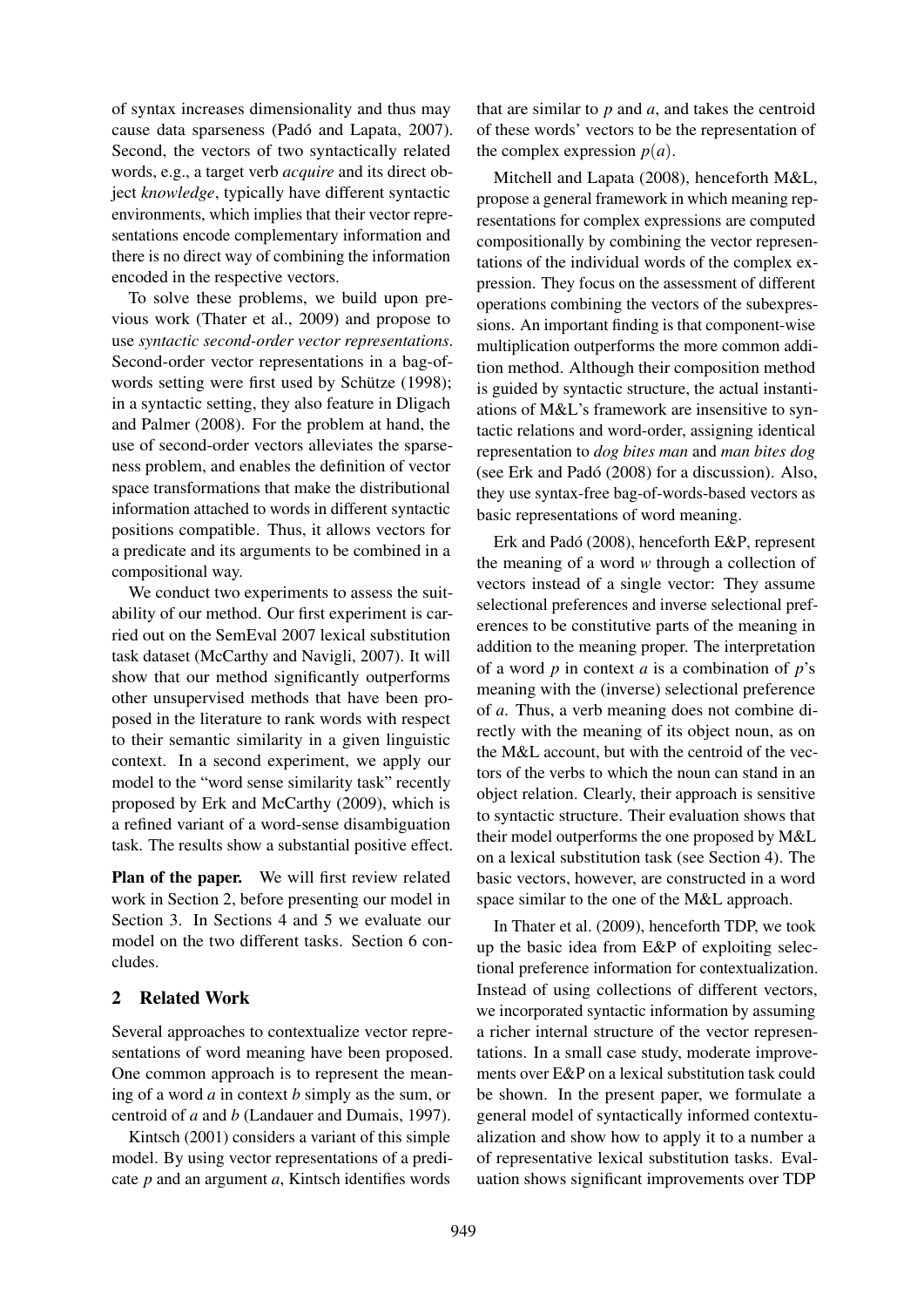

Figure 1: Co-occurrence graph of a small sample corpus of dependency trees.

## and E&P.

## 3 The model

In this section, we present our method of contextualizing semantic vector representations. We first give an overview of the main ideas, which is followed by a technical description of first-order and second-order vectors (Section 3.2) and the contextualization operation (Section 3.3).

#### 3.1 Overview

Our model employs vector representations for words and expressions containing syntax-specific first and second order co-occurrences information.

The basis for the construction of both kinds of vector representations are co-occurrence graphs. Figure 1 shows the co-occurrence graph of a small sample corpus of dependency trees: Words are represented as nodes in the graph, possible dependency relations between them are drawn as labeled edges, with weights corresponding to the observed frequencies. From this graph, we can directly read off the first-order vector for every word *w*: the vector's dimensions correspond to pairs  $(r, w')$  of a grammatical relation and a neighboring word, and are assigned the frequency count of  $(w, r, w')$ .

The noun *knowledge*, for instance, would be represented by the following vector:

$$
\langle 5_{\rm (OBJ^{-1},gain)}, 2_{\rm (CONJ^{-1},skill)}, 3_{\rm (OBJ^{-1},acquire)}, \ldots \rangle
$$

This vector talks about the possible dependency heads of *knowledge* and thus can be seen as the (inverse) selectional preference of *knowledge* (see Erk and Padó (2008)).

As soon as we want to compute a meaning representation for a phrase like *acquire knowledge* from the verb *acquire* together with its direct object *knowledge*, we are facing the problem that verbs have different syntactic neighbors than nouns, hence their first-order vectors are not easily comparable. To solve this problem we additionally

introduce another kind of vectors capturing informations about all words that can be reached with two steps in the co-occurrence graph. Such a path is characterized by two dependency relations and two words, i.e., a quadruple  $(r, w', r', w'')$ , whose weight is the product of the weights of the two edges used in the path. To avoid overly sparse vectors we generalize over the "middle word" w' and build our second-order vectors on the dimensions corresponding to triples  $(r, r', w'')$  of two dependency relations and one word at the end of the twostep path. For instance, the second-order vector for *acquire* is

$$
\langle 15_{(OBJ,OBJ^{-1}, gain)},6_{(OBJ, CONJ^{-1}, skill)},6_{(OBJ,OBJ^{-1}, buy-back)},42_{(OBJ,OBJ^{-1}, purchase)},... \rangle
$$

In this simple example, the values are the products of the edge weights on each of the paths. The method of computation is detailed in Section 3.2. Note that second order vectors in particular contain paths of the form  $(r, r^{-1}, w')$ , relating a verb  $w$  to other verbs  $w'$  which are possible substitution candidates.

With first- and second-order vectors we can now model the interaction of semantic information within complex expressions. Given a pair of words in a particular grammatical relation like *acquire knowledge*, we contextualize the secondorder vector of *acquire* with the first-order vector of *knowledge*. We let the first-order vector with its selectional preference information act as a kind of weighting filter on the second-order vector, and thus refine the meaning representation of the verb. The actual operation we will use is pointwise multiplication, which turned out to be the best-performing one for our purpose. Interestingly, Mitchell and Lapata (2008) came to the same result in a different setting.

In our example, we obtain a new second-order vector for *acquire* in the context of *knowledge*:

$$
\langle 75_{(OBJ,OBJ^{-1}, gain)},12_{(OBJ,CONJ^{-1}, skill)},0_{(OBJ,OBJ^{-1}, buy-back)},0_{(OBJ,OBJ^{-1}, purchase)},... \rangle
$$

Note that all dimensions that are not "licensed" by the argument *knowledge* are filtered out as they are multiplied with 0. Also, contextualisation of *acquire* with the argument *share* instead of *knowledge*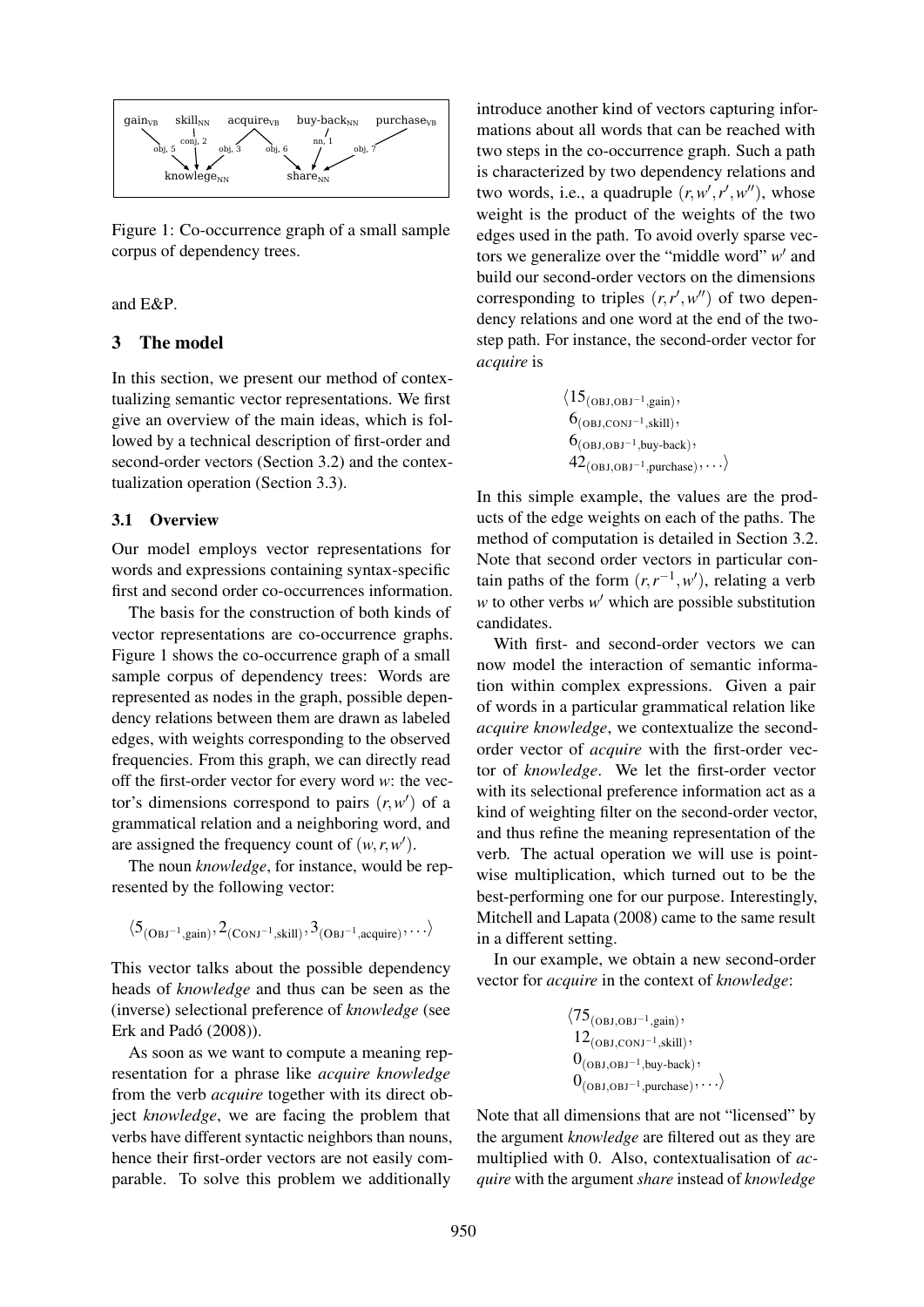would have led to a very different vector, which reflects the fact that the two argument nouns induce different readings of the inherently ambiguous *acquire*.

#### 3.2 First and second-order vectors

Assuming a set *W* of words and a set *R* of dependency relation labels, we consider a Euclidean vector space  $V_1$  spanned by the set of orthonormal basis vectors  $\{\vec{e}_{r,w'} | r \in R, w' \in W\}$ , i.e., a vector space whose dimensions correspond to pairs of a relation and a word. Recall that any vector of  $V_1$  can be represented as a finite sum of the form  $\sum a_i \vec{e}_{r,w'}$ with appropriate scalar factors  $a_i$ . In this vector space we define the *first-order vector* [*w*] of a word *w* as follows:

$$
[w] = \sum_{\substack{r \in R \\ w' \in W}} \omega(w, r, w') \cdot \vec{e}_{r, w'}
$$

where  $\omega$  is a function that assigns the dependency triple  $(w, r, w')$  a corresponding weight. In the simplest case,  $\omega$  would denote the frequency in a corpus of dependency trees of *w* occurring together with  $w'$  in relation  $r$ . In the experiments reported below, we use *pointwise mutual information* (Church and Hanks, 1990) instead as it proved superior to raw frequency counts:

$$
pmi(w,r,w') = \log \frac{p(w,w' | r)}{p(w | r)p(w' | r)}
$$

We further consider a similarly defined vector space  $V_2$ , spanned by an orthonormal basis  $\{\vec{e}_{r,r',w'} \mid r, r' \in R, w' \in W\}$ . Its dimensions therefore correspond to triples of two relations and a word. Evidently this is a higher dimensional space than  $V_1$ , which therefore can be embedded into *V*<sub>2</sub> by the "lifting maps"  $L_r: V_1 \hookrightarrow V_2$  defined by  $L_r(\vec{e}_{r',w'}) := \vec{e}_{r,r',w'}$  (and by linear extension therefore on all vectors of  $V_1$ ). Using these lifting maps we define the *second-order vector* [[*w*]] of a word *w* as

$$
\llbracket w \rrbracket = \sum_{\substack{r \in R \\ w' \in W}} \omega(w, r, w') \cdot L_r(\llbracket w' \rrbracket)
$$

Substituting the definitions of  $L_r$  and  $[w']$ , this yields

$$
\llbracket w \rrbracket = \sum_{\substack{r,r' \in R \\ w'' \in W}} \left( \sum_{w' \in W} \omega(w,r,w') \omega(w',r',w'') \right) \vec{e}_{r,r',w''}
$$

which shows the generalization over  $w'$  in form of the inner sum.

For example, if *w* is a verb,  $r =$  OBJ and  $r' =$  $OBJ^{-1}$  (i.e., the inverse object relation), then the coefficients of  $\vec{e}_{r,r',w''}$  in [[w]] would characterize the distribution of verbs  $w''$  which share objects with *w*.

#### 3.3 Composition

Both first and second-order vectors are defined for lexical expressions only. In order to represent the meaning of complex expressions we need to combine the vectors for grammatically related words in a given sentence. Given two words  $w$  and  $w'$  in relation *r* we contextualize the second-order vector of *w* with the *r*-lifted first-order vector of  $w'$ :

$$
[[w_{r:w'}]] = [[w]] \times L_r([w'])
$$

Here  $\times$  may denote any operator on  $V_2$ . The objective is to incorporate (inverse) selectional preference information from the context  $(r, w')$  in such a way as to identify the correct word sense of *w*. This suggests that the dimensions of  $\llbracket w \rrbracket$  should be filtered so that only those compatible with the context remain. A more flexible approach than simple filtering, however, is to re-weight those dimensions with context information. This can be expressed by pointwise vector multiplication (in terms of the given basis of  $V_2$ ). We therefore take  $\times$  to be pointwise multiplication.

To contextualize (the vector of) a word *w* with multiple words  $w_1, \ldots, w_n$  and corresponding relations  $r_1, \ldots, r_n$ , we compute the sum of the results of the pairwise contextualizations of the target vector with the vectors of the respective dependents:

$$
[\![w_{r_1:w_1,\ldots,r_n:w_n}]\!]=\sum_{k=1}^n[\![w_{r_k:w_k}]\!]
$$

#### 4 Experiments: Ranking Paraphrases

In this section, we evaluate our model on a paraphrase ranking task. We consider sentences with an occurrence of some target word *w* and a list of paraphrase candidates  $w_1, \ldots, w_k$  such that each of the  $w_i$  is a paraphrase of  $w$  for some sense of  $w$ . The task is to decide for each of the paraphrase candidates  $w_i$  how appropriate it is as a paraphrase of *w* in the given context. For instance, *buy*, *purchase* and *obtain* are all paraphrases of *acquire*, in the sense that they can be substituted for *acquire* in some contexts, but *purchase* and *buy* are not paraphrases of *acquire* in the first sentence of Table 1.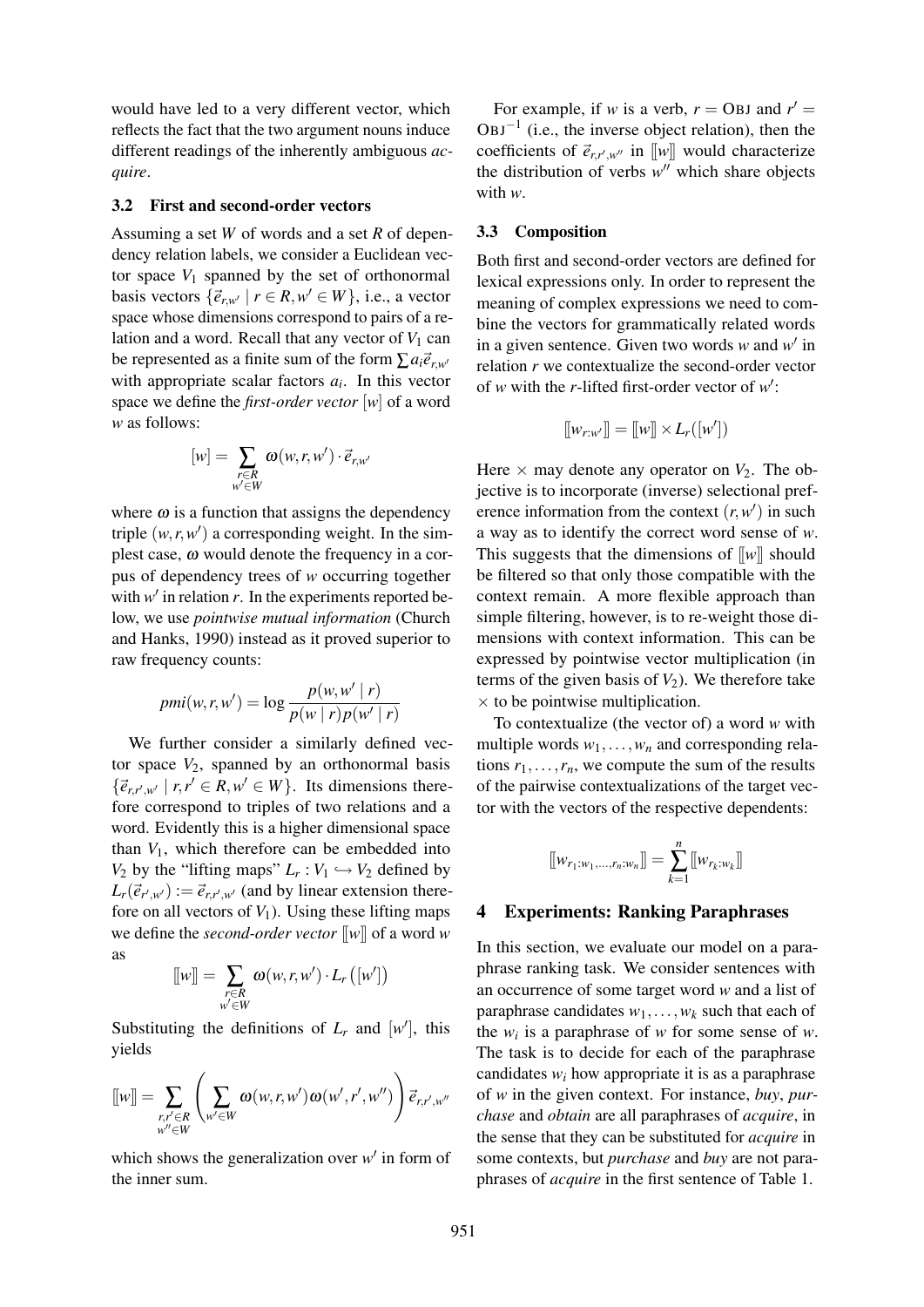| Sentence                                                                                                                                | Paraphrases                                           |
|-----------------------------------------------------------------------------------------------------------------------------------------|-------------------------------------------------------|
| Teacher education students will <i>acquire</i> the knowl- gain 4; amass 1; receive 1; obtain 1<br>edge and skills required to $[\dots]$ |                                                       |
| Ontario Inc. will [ $\ldots$ ] <i>acquire</i> the remaining IXOS<br>shares $[\dots]$                                                    | buy 3; purchase 1; gain 1; get 1; procure 2; obtain 1 |

Table 1: Two examples from the lexical substitution task data set

#### 4.1 Resources

We use a vector model based on dependency trees obtained from parsing the English Gigaword corpus (LDC2003T05). The corpus consists of news from several newswire services, and contains over four million documents. We parse the corpus using the Stanford parser<sup>1</sup> (de Marneffe et al., 2006) and a non-lexicalized parser model, and extract over 1.4 billion dependency triples for about 3.9 million words (lemmas) from the parsed corpus.

To evaluate the performance of our model, we use various subsets of the SemEval 2007 lexical substitution task (McCarthy and Navigli, 2007) dataset. The complete dataset contains 10 instances for each of 200 target words—nouns, verbs, adjectives and adverbs—in different sentential contexts. Systems that participated in the task had to generate paraphrases for every instance, and were evaluated against a gold standard containing up to 10 possible paraphrases for each of the individual instances.

There are two natural subtasks in generating paraphrases: identifying paraphrase candidates and ranking them according to the context. We follow E&P and evaluate it only on the second subtask: we extract paraphrase candidates from the gold standard by pooling all annotated gold-standard paraphrases for all instances of a verb in all contexts, and use our model to rank these paraphrase candidates in specific contexts. Table 1 shows two instances of the target verb *acquire* together with its paraphrases in the gold standard as an example. The paraphrases are attached with weights, which correspond to the number of times they have been given by different annotators.

### 4.2 Evaluation metrics

To evaluate the performance of our method we use *generalized average precision* (Kishida, 2005), a

variant of *average precision.*

Average precision (Buckley and Voorhees, 2000) is a measure commonly used to evaluate systems that return ranked lists of results. Generalized average precision (GAP) additionally rewards the correct order of positive cases w.r.t. their gold standard weight. We define average precision first:

$$
AP = \frac{\sum_{i=1}^{n} x_i p_i}{R} \qquad p_i = \frac{\sum_{k=1}^{i} x_k}{i}
$$

where  $x_i$  is a binary variable indicating whether the *i*th item as ranked by the model is in the gold standard or not, *R* is the size of the gold standard, and *n* is the number of paraphrase candidates to be ranked. If we take  $x_i$  to be the gold standard weight of the *i*th item or zero if it is not in the gold standard, we can define *generalized average precision* as follows:

$$
GAP = \frac{\sum_{i=1}^{n} I(x_i) p_i}{\sum_{i=1}^{R} I(y_i) \overline{y}_i}
$$

where  $I(x_i) = 1$  if  $x_i$  is larger than zero, zero otherwise, and  $\bar{y}_i$  is the average weight of the ideal ranked list *y*1,..., *y<sup>i</sup>* of gold standard paraphrases.

As a second scoring method, we use *precision out of ten*  $(P_{10})$ . The measure is less discriminative than GAP. We use it because we want to compare our model with E&P.  $P_{10}$  measures the percentage of gold-standard paraphrases in the top-ten list of paraphrases as ranked by the system, and can be defined as follows (McCarthy and Navigli, 2007):

$$
P_{10} = \frac{\Sigma_{s \in M \cap G} f(s)}{\Sigma_{s \in G} f(s)},
$$

where  $M$  is the list of 10 paraphrase candidates topranked by the model, *G* is the corresponding annotated gold-standard data, and  $f(s)$  is the weight of the individual paraphrases.

#### 4.3 Experiment 1: Verb paraphrases

In our first experiment, we consider verb paraphrases using the same controlled subset of the

<sup>&</sup>lt;sup>1</sup>We use version 1.6 of the parser. We modify the dependency trees by "folding" prepositions into the edge labels to make the relation between a head word and the head noun of a prepositional phrase explicit.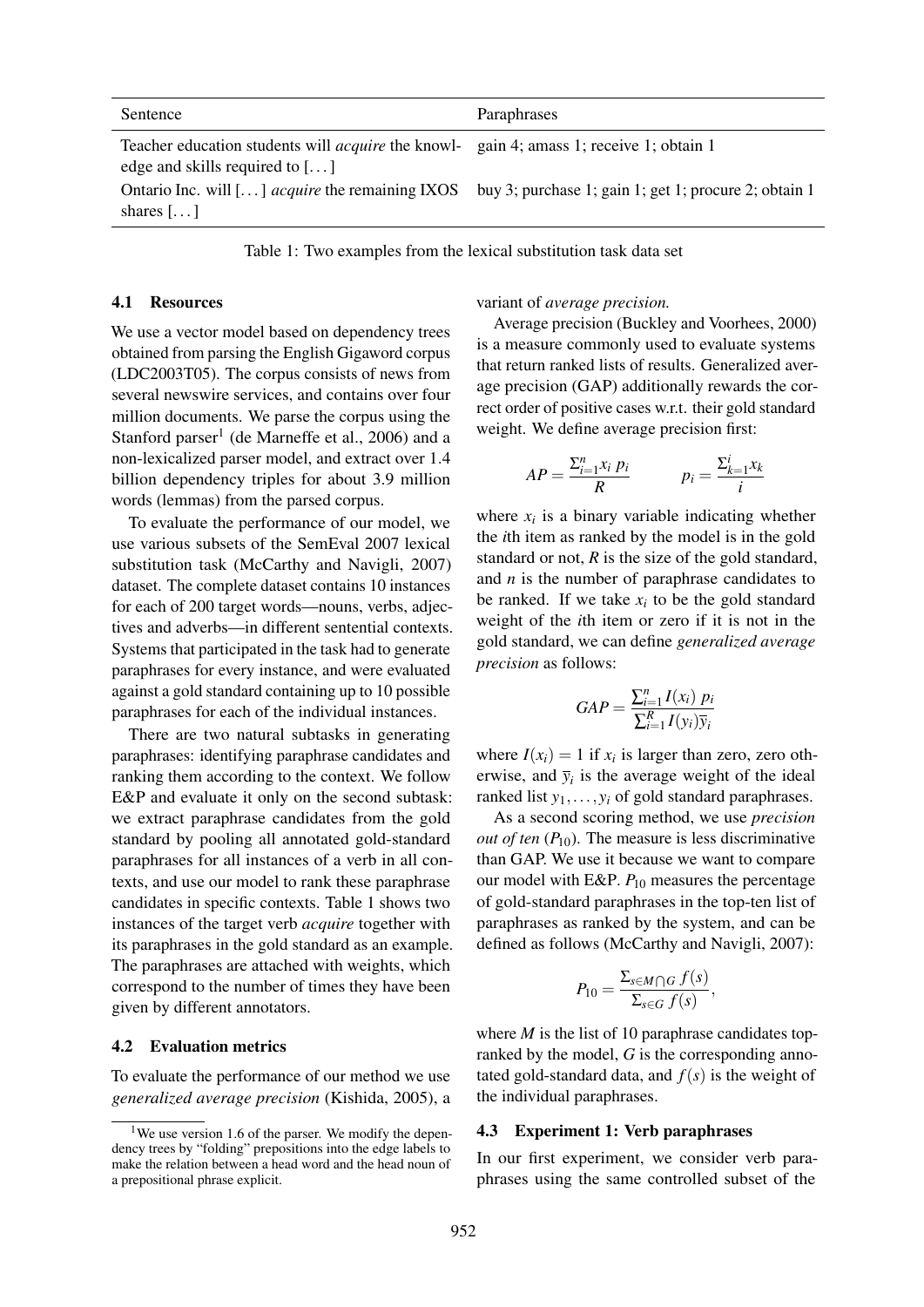lexical substitution task data that had been used by TDP in an earlier study. We compare our model to various baselines and the models of TDP and E&P, and show that our new model substantially outperforms previous work.

Dataset. The dataset is identical to the one used by TDP and has been constructed in the same way as the dataset used by E&P: it contains those goldstandard instances of verbs that have—according to the analyses produced by the MiniPar parser (Lin, 1993)—an overtly realized subject and object. Gold-standard paraphrases that do not occur in the parsed British National Corpus are removed.<sup>2</sup> In total, the dataset contains 162 instances for 34 different verbs. On average, target verbs have 20.5 substitution candidates; for individual instances of a target verb, an average of 3.9 of the substitution candidates are annotated as correct paraphrases. Below, we will refer to this dataset as "LST/SO."

Experimental procedure. To compute the vector space, we consider only a subset of the complete set of dependency triples extracted from the parsed Gigaword corpus. We experimented with various strategies, and found that models which consider all dependency triples exceeding certain *pmi*- and frequency thresholds perform best.

Since the dataset is rather small, we use a fourfold cross-validation method for parameter tuning: We divide the dataset into four subsets, test various parameter settings on one subset and use the parameters that perform best (in terms of GAP) to evaluate the model on the three other subsets. We consider the following parameters: *pmi*-thresholds for the dependency triples used in the computation of the first- and second-order vectors, and frequency thresholds. The parameters differ only slightly between the four subsets, and the general tendency is that good results are obtained if a low *pmi*-threshold  $(\leq 2)$  is applied to filter dependency triples used in the computation of the second-order vectors, and a relatively high *pmi*-threshold  $(>4)$ to filter dependency triples in the computation of the first-order vectors. Good performing frequency thresholds are 10 or 15. The threshold values for context vectors are slightly different: a medium *pmi*-threshold between 2 and 4 and a low frequency threshold of 3.

To rank paraphrases in context, we compute contextualized vectors for the verb in the input sentence, i.e., a second order vector for the verb that is contextually constrained by the first order vectors of all its arguments, and compare them to the unconstrained (second-order) vectors of each paraphrase candidate, using cosine similarity. $3$  For the first sentence in Table 1, for example, we compute  $[\![\text{acquire}_\text{SUBJ:student,OBJ:knowledge}]\!]$  and compare it to [[gain]],[[amass]],[[buy]],[[purchase]] and so on.

Baselines. We evaluate our model against a random baseline and two variants of our model: One variant ("2<sup>nd</sup> order uncontexualized") simply uses contextually unconstrained second-order vectors to rank paraphrase candidates. Comparing the full model to this variant will show how effective our method of contextualizing vectors is. The second variant ("1 *st* order contextualized") represents verbs in context by their first order vectors that specify how often the verb co-occurs with its arguments in the parsed Gigaword corpus. We compare our model to this baseline to demonstrate the benefit of (contextualized) second-order vectors. As for the full model, we use *pmi* values rather than raw frequency counts as co-occurrence statistics.

Results. For the LST/SO dataset, the generalized average precision, averaged over all instances in the dataset, is 45.94%, and the average  $P_{10}$  is 73.11%.

Table 2 compares our model to the random baseline, the two variants of our model, and previous work. As can be seen, our model improves about 8% in terms of GAP and almost 7% in terms of *P*<sub>10</sub> upon the two variants of our model, which in turn perform 10% above the random baseline. We conclude that both the use of second-order vectors, as well as the method used to contextualize them, are very effective for the task under consideration.

The table also compares our model to the model of TDP and two different instantiations of E&P's model. The results for these three models are cited from Thater et al. (2009). We can observe that our model improves about 9% in terms of GAP and about 7% in terms of  $P_{10}$  upon previous work. Note that the results for the E&P models are based

<sup>2</sup>Both TDP and E&P use the British National Corpus.

<sup>3</sup>Note that the context information is the same for both words. With our choice of pointwise multiplication for the composition operator  $\times$  we have  $(\vec{v}_1 \times \vec{w}) \cdot \vec{v}_2 = \vec{v}_1 \cdot (\vec{v}_2 \times \vec{w})$ . Therefore the choice of which word is contextualized does not strongly influence their cosine similarity, and contextualizing both should not add any useful information. On the contrary we found that it even lowers performance. Although this could be repaired by appropriately modifying the operator  $\times$ , for this experiment we stick with the easier solution of only contextualizing one of the words.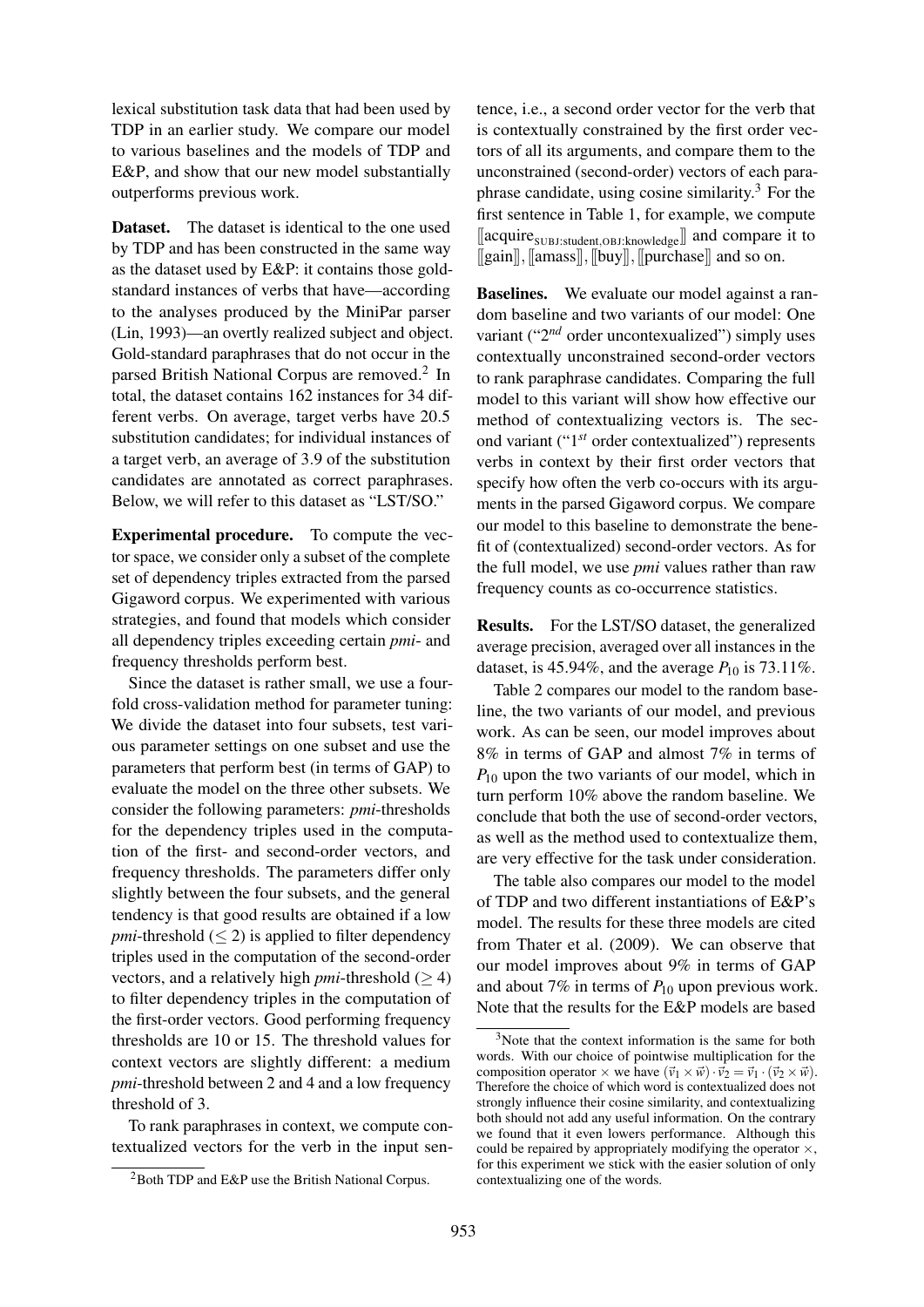| Model                                | GAP   | $P_{10}$ |
|--------------------------------------|-------|----------|
| Random baseline                      | 26.03 | 54.25    |
| E&P (add, object)                    | 29.93 | 66.20    |
| $E\&P$ (min, subject $\&$ object)    | 32.22 | 64.86    |
| <b>TDP</b>                           | 36.54 | 63.32    |
| 1 <sup>st</sup> order contextualized | 36.09 | 59.35    |
| $2^{nd}$ order uncontextualized      | 37.65 | 66.32    |
| Full model                           | 45.94 | 73.11    |

Table 2: Results of Experiment 1

on a reimplementation of E&P's original model the  $P_{10}$ -scores reported by Erk and Padó (2009) range between 60.2 and 62.3, over a slightly lower random baseline.

According to a paired t-test the differences are statistically significant at  $p < 0.01$ .

Performance on the complete dataset. To find out how our model performs on less controlled datasets, we extracted all instances from the lexical substitution task dataset with a verb target, excluding only instances which could not be parsed by the Stanford parser, or in which the target was mistagged as a non-verb by the parser. The resulting dataset contains 496 instances. As for the LST/SO dataset, we ignore all gold-standard paraphrases that do not occur in the parsed (Gigaword) corpus.

If we use the best-performing parameters from the first experiment, we obtain a GAP score of 45.17% and a *P*10-score of 75.43%, compared to random baselines of 27.42% (GAP) and 58.83%  $(P_{10})$ . The performance on this larger dataset is thus almost the same compared to our results for the more controlled dataset. We take this as evidence that our model is quite robust w.r.t. different realizations of a verb's subcategorization frame.

#### 4.4 Experiment 2: Non-verb paraphrases

We now apply our model to parts of speech (POS) other than verbs. The main difference between verbs on the one hand, and nouns, adjectives, and adverbs on the other hand, is that verbs typically come with a rich context—subject, object, and so on—while non-verbs often have either no dependents at all or only closed class dependents such as determiners which provide only limited contextual informations, if any at all. While we can apply the same method as before also to non-verbs, we might expect it to work less well due to limited contextual

| POS. | <b>Instances</b> | M1    | M <sub>2</sub> | <b>Baseline</b> |
|------|------------------|-------|----------------|-----------------|
| Noun | 535              | 46.38 | 42.54          | 30.01           |
| Adj  | 508              | 39.41 | 43.21          | 28.32           |
| Adv  | 284              | 48.19 | 51.43          | 37.25           |

Table 3: GAP-scores for non-verb paraphrases using two different methods.

information.

We therefore propose an alternative method to rank non-verb paraphrases: We take the secondorder vector of the target's head and contextually constrain it by the first order vector of the target. For instance, if we want to rank the paraphrase candidates *hint* and *star* for the noun *lead* in the sentence

(1) Meet for coffee early, swap *leads* and get permission to contact if possible.

we compute  $[\text{swap}_{\text{OBI:lead}}]$  and compare it to the lifted first-order vectors of all paraphrase candidates,  $L_{OBJ}(\text{[hint]})$  and  $L_{OBJ}(\text{[star]})$ , using cosine similarity.

To evaluate the performance of the two methods, we extract all instances from the lexical substitution task dataset with a nominal, adjectival, or adverbial target, excluding instances with incorrect parse or no parse at all. As before, we ignore gold-standard paraphrases that do not occur in the parsed Gigaword corpus.

The results are shown in Table 3, where "M1" refers to the method we used before on verbs, and "M2" refers to the alternative method described above. As one can see, M1 achieves better results than M2 if applied to nouns, while M2 is better than M1 if applied to adjectives and adverbs. The second result is unsurprising, as adjectives and adverbs often have no dependents at all.

We can observe that the performance of our model is similarly strong on non-verbs. GAP scores on nouns (using M1) and adverbs are even higher than those on verbs. We take these results to show that our model can be successfully applied to all open word classes.

#### 5 Experiment: Ranking Word Senses

In this section, we apply our model to a different word sense ranking task: Given a word *w* in context, the task is to decide to what extent the different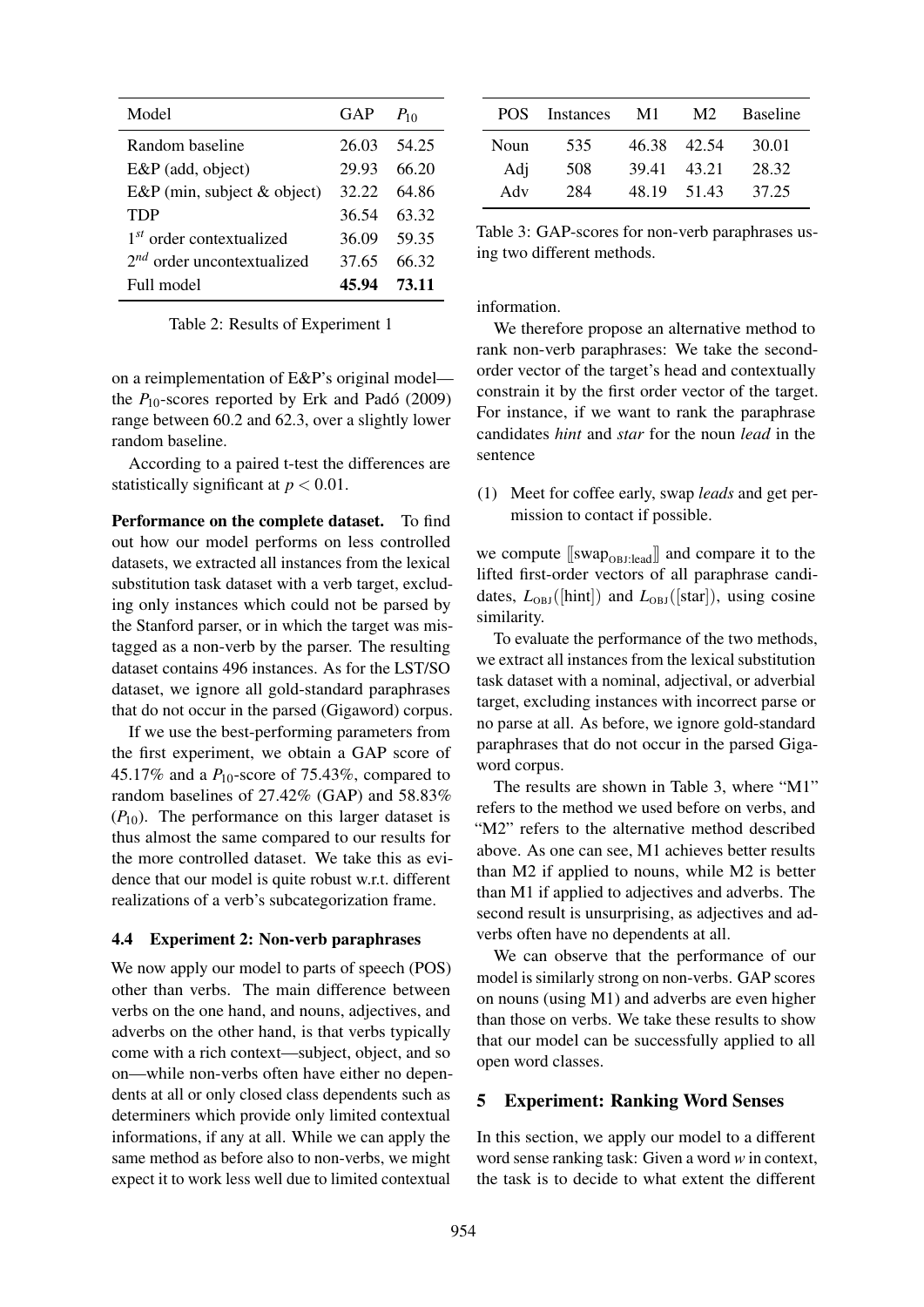WordNet (Fellbaum, 1998) senses of *w* apply to this occurrence of *w*.

Dataset. We use the dataset provided by Erk and McCarthy (2009). The dataset contains ordinal judgments of the applicability of WordNet senses on a 5 point scale, ranging from *completely different* to *identical* for eight different lemmas in 50 different sentential contexts. In this experiment, we concentrate on the three verbs in the dataset: *ask*, *add* and *win*.

Experimental procedure. Similar to Pennacchiotti et al. (2008), we represent different word senses by the words in the corresponding synsets. For each word sense, we compute the centroid of the second-order vectors of its synset members. Since synsets tend to be small (they even may contain only the target word itself), we additionally add the centroid of the sense's hypernyms, scaled down by the factor 10 (chosen as a rough heuristic without any attempt at optimization).

We apply the same method as in Section 4.3: For each instance in the dataset, we compute the second-order vector of the target verb, contextually constrain it by the first-order vectors of the verb's arguments, and compare the resulting vector to the vectors that represent the different WordNet senses of the verb. The WordNet senses are then ranked according to the cosine similarity between their sense vector and the contextually constrained target verb vector.

To compare the predicted ranking to the goldstandard ranking, we use Spearman's  $\rho$ , a standard method to compare ranked lists to each other. We compute  $\rho$  between the similarity scores averaged over all three annotators and our model's predictions. Based on agreement between human judges, Erk and McCarthy (2009) estimate an upper bound  $\rho$  of 0.544 for the dataset.

Results. Table 4 shows the results of our experiment. The first column shows the correlation of our model's predictions with the human judgments from the gold-standard, averaged over all instances. All correlations are significant  $(p < 0.001)$  as tested by approximate randomization (Noreen, 1989).

The second column shows the results of a frequency-informed baseline, which predicts the ranking based on the order of the senses in Word-Net. This (weakly supervised) baseline outperforms our unsupervised model for two of the three verbs. As a final step, we explored the effect of

| Word    | Present paper | WN-Freq | Combined |
|---------|---------------|---------|----------|
| ask     | 0.344         | 0.369   | 0.431    |
| add     | 0.256         | 0.164   | 0.270    |
| win     | 0.236         | 0.343   | 0.381    |
| average | 0.279         | 0.291   | 0.361    |

Table 4: Correlation of model predictions and human judgments

combining our rankings with those of the frequency baseline, by simply computing the average ranks of those two models. The results are shown in the third column. Performance is significantly higher than for both the original model and the frequencyinformed baseline. This shows that our model captures an additional kind of information, and thus can be used to improve the frequency-based model.

# 6 Conclusion

We have presented a novel method for adapting the vector representations of words according to their context. In contrast to earlier approaches, our model incorporates detailed syntactic information. We solved the problems of data sparseness and incompatibility of dimensions which are inherent in this approach by modeling contextualization as an interplay between first- and second-order vectors.

Evaluating on the SemEval 2007 lexical substitution task dataset, our model performs substantially better than all earlier approaches, exceeding the state of the art by around 9% in terms of generalized average precision and around 7% in terms of precision out of ten. Also, our system is the first unsupervised method that has been applied to Erk and McCarthy's (2009) graded word sense assignment task, showing a substantial positive correlation with the gold standard. We further showed that a weakly supervised heuristic, making use of WordNet sense ranks, can be significantly improved by incorporating information from our system.

We studied the effect that context has on target words in a series of experiments, which vary the target word and keep the context constant. A natural objective for further research is the influence of varying contexts on the meaning of target expressions. This extension might also shed light on the status of the modelled semantic process, which we have been referring to in this paper as "contextualization". This process can be considered one of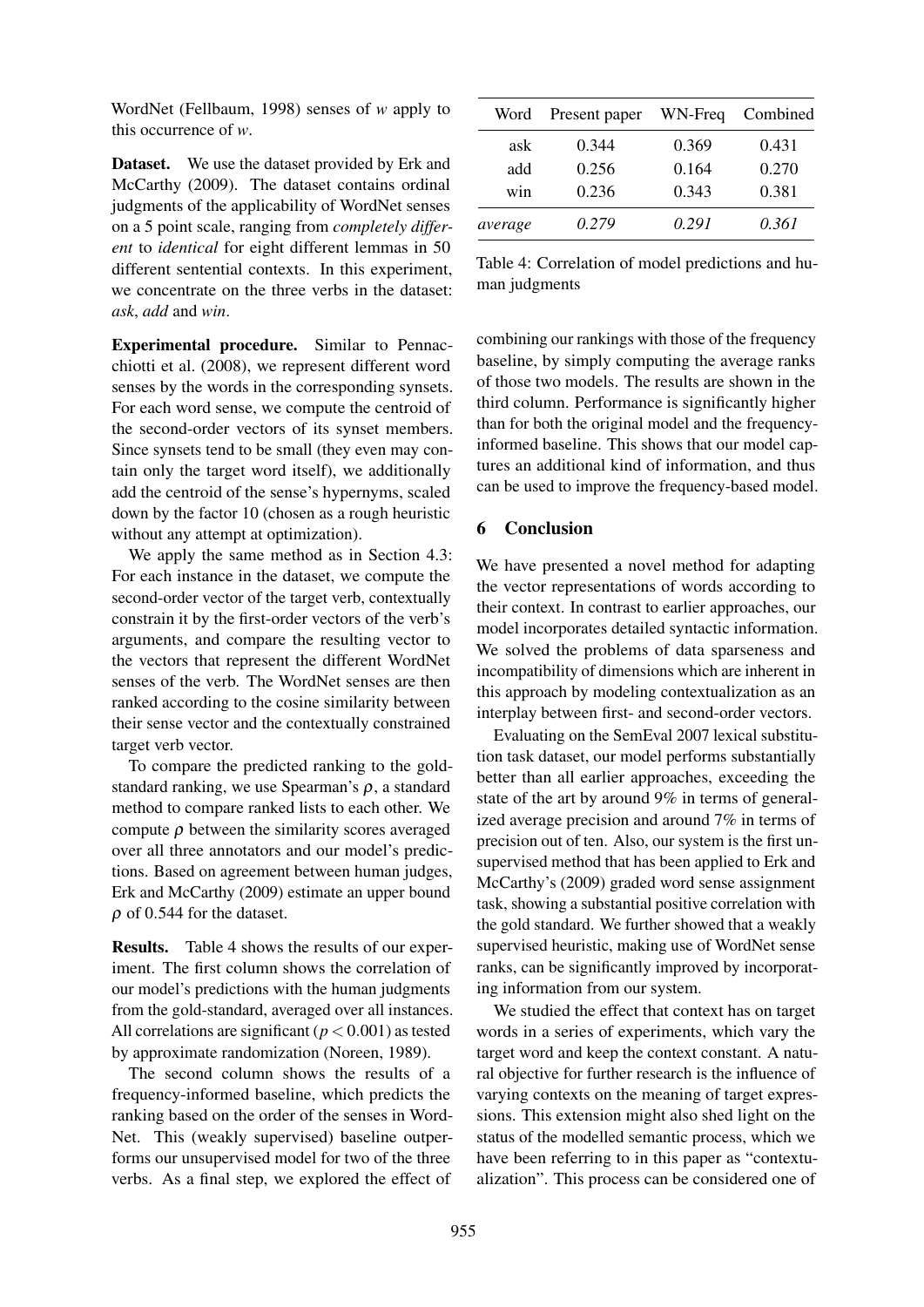mutual disambiguation, which is basically the view of E&P. Alternatively, one can conceptualize it as semantic composition: in particular, the head of a phrase incorporates semantic information from its dependents, and the final result may to some extent reflect the meaning of the whole phrase.

Another direction for further study will be the generalization of our model to larger syntactic contexts, including more than only the direct neighbors in the dependency graph, ultimately incorporating context information from the whole sentence in a recursive fashion.

Acknowledgments. We would like to thank Eduard Hovy and Georgiana Dinu for inspiring discussions and helpful comments. This work was supported by the Cluster of Excellence "Multimodal Computing and Interaction", funded by the German Excellence Initiative, and the project SALSA, funded by DFG (German Science Foundation).

# References

- Chris Buckley and Ellen M. Voorhees. 2000. Evaluating evaluation measure stability. In *Proceedings of the 23rd Annual International ACM SIGIR Conference on Research and Development in Information Retrieval*, pages 33–40, Athens, Greece.
- Kenneth W. Church and Patrick Hanks. 1990. Word association, mutual information and lexicography. *Computational Linguistics*, 16(1):22–29.
- Marie-Catherine de Marneffe, Bill MacCartney, and Christopher D. Manning. 2006. Generating typed dependency parses from phrase structure parses. In *Proceedings of the fifth international conference on Language Resources and Evaluation (LREC 2006)*, pages 449–454, Genoa, Italy.
- Dmitriy Dligach and Martha Palmer. 2008. Novel semantic features for verb sense disambiguation. In *Proceedings of ACL-08: HLT, Short Papers*, pages 29–32, Columbus, OH, USA.
- Katrin Erk and Diana McCarthy. 2009. Graded word sense assignment. In *Proceedings of the 2009 Conference on Empirical Methods in Natural Language Processing*, pages 440–449, Singapore.
- Katrin Erk and Sebastian Padó. 2008. A structured vector space model for word meaning in context. In *Proceedings of the 2008 Conference on Empirical Methods in Natural Language Processing*, Honolulu, HI, USA.
- Katrin Erk and Sebastian Padó. 2009. Paraphrase assessment in structured vector space: Exploring parameters and datasets. In *Proc. of the Workshop on Geometrical Models of Natural Language Semantics*, Athens, Greece.
- Christiane Fellbaum, editor. 1998. *Wordnet: An Electronic Lexical Database*. Bradford Book.
- Walter Kintsch. 2001. Predication. *Cognitive Science*, 25:173–202.
- Kazuaki Kishida. 2005. Property of average precision and its generalization: An examination of evaluation indicator for information retrieval experiments. *NII Technical Report*.
- Thomas K. Landauer and Susan T. Dumais. 1997. A solution to plato's problem: The latent semantic analysis theory of acquisition, induction, and representation of knowledge. *Psychological Review*, 104(2):211–240.
- Dekang Lin. 1993. Principle-based parsing without overgeneration. In *Proceedings of the 31st Annual Meeting of the Association for Computational Linguistics*, pages 112–120, Columbus, OH, USA.
- Dekang Lin. 1998. Automatic retrieval and clustering of similar words. In *Proceedings of the 36th Annual Meeting of the Association for Computational Linguistics and 17th International Conference on Computational Linguistics, Volume 2*, pages 768–774.
- Christopher D. Manning, Prabhakar Raghavan, and Hinrich Schütze. 2008. *Introduction to Information Retrieval*. Cambridge University Press.
- Diana McCarthy and John Carroll. 2003. Disambiguating nouns, verbs, and adjectives using automatically acquired selectional preferences. *Computational Linguistics*, 29(4):639–654.
- Diana McCarthy and Roberto Navigli. 2007. SemEval-2007 Task 10: English Lexical Substitution Task. In *Proc. of SemEval*, Prague, Czech Republic.
- Jeff Mitchell and Mirella Lapata. 2008. Vector-based models of semantic composition. In *Proceedings of ACL-08: HLT*, pages 236–244, Columbus, OH, USA.
- Richard Montague. 1973. The proper treatment of quantification in ordinary English. In Jaakko Hintikka, Julius Moravcsik, and Patrick Suppes, editors, *Approaches to Natural Language*, pages 221–242. Dordrecht.
- Eric W. Noreen. 1989. *Computer-intensive Methods for Testing Hypotheses: An Introduction*. John Wiley and Sons Inc.
- Sebastian Padó and Mirella Lapata. 2007. Dependency-based construction of semantic space models. *Computational Linguistics*, 33(2):161–199.
- Marco Pennacchiotti, Diego De Cao, Roberto Basili, Danilo Croce, and Michael Roth. 2008. Automatic induction of framenet lexical units. In *Proceedings of the 2008 Conference on Empirical Methods in Natural Language Processing*, pages 457–465, Honolulu, HI, USA.